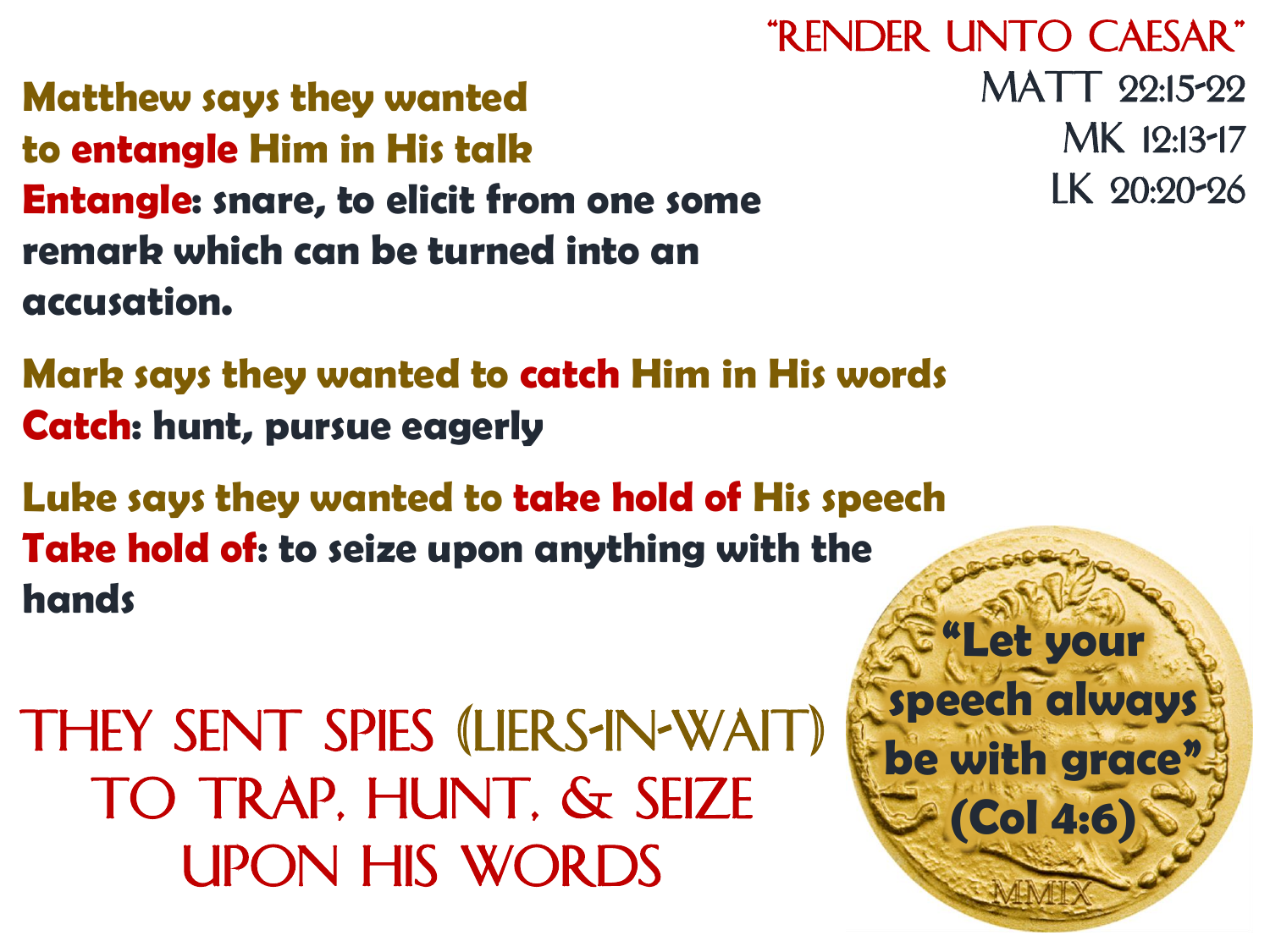"And they sent out to Him their disciples with the Herodians" (Matt 22:16)

"Render unto Caesar" MATT 22:15-22 Mk 12:13-17 Lk 20:20-26

PAUL "OUR CITIZENSHIP IS IN HEAVEN" PHP 3:20 "But I am a [Roman] citizen by birth" Ax 22:25-28

"Teacher, we know that you are true and teach the way of God truthfully, and you do not care about anyone's opinion, for you are not swayed by appearances. Tell us, then, what you think. Is it lawful to pay taxes to Caesar, or not?" (Matt 22:16-17)

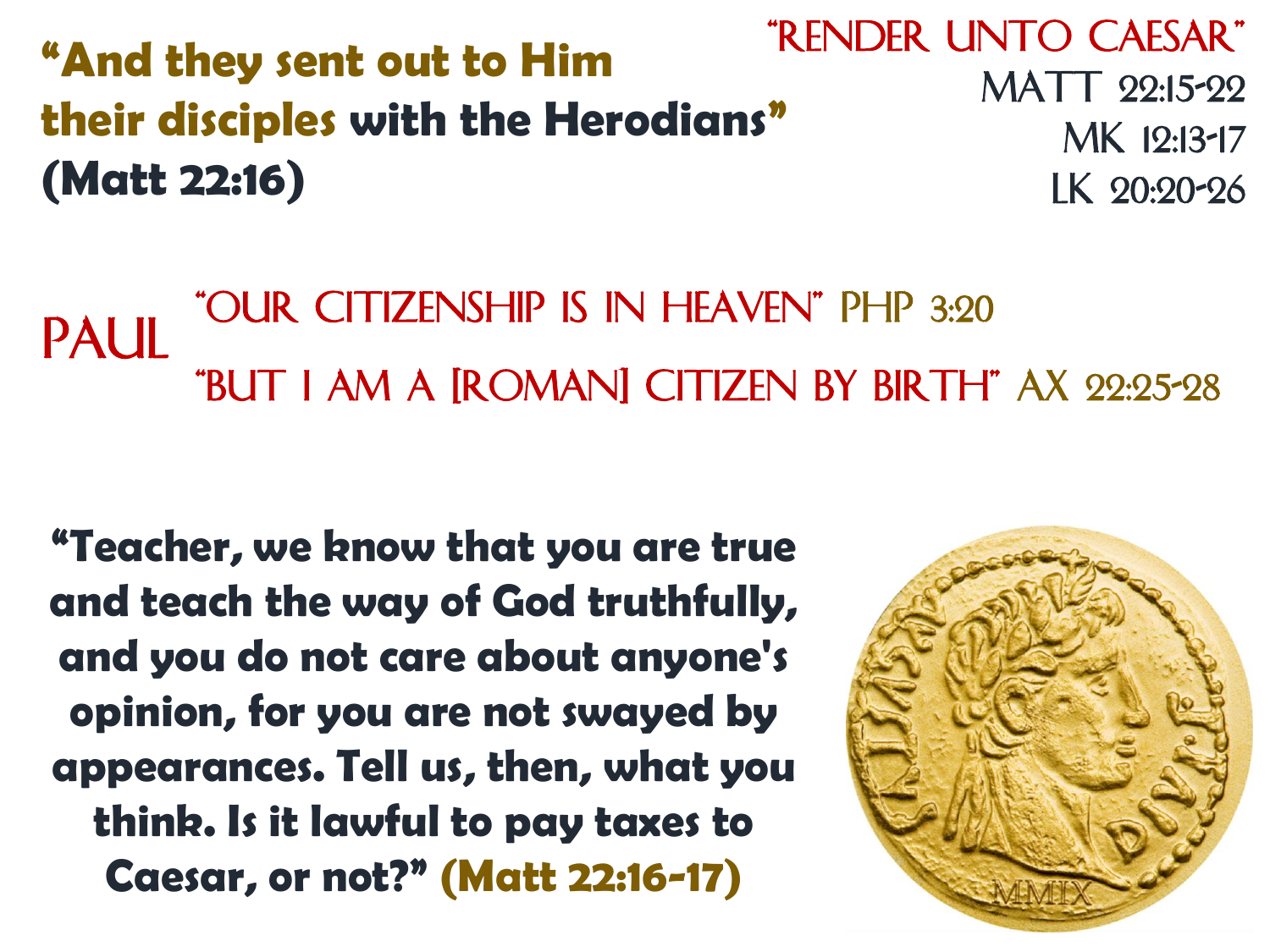## #1 A man that profits from citizenship owes a civic duty to that government

- We profit from American economic protection
- We benefit from the sword God gave them of Rom 13:3-4
- We walk on tax-funded streets and appreciate tax-funded peace
- And Jesus says we have a responsibility to give back to that system (through submission, taxation, and the giving of honor)

## #2 Jesus did not come to incite political revolution amongst His followers

"Be subject" ( 1 Pet 2:13) "Honor the emperor" (1 Pet 2:17) Pray and give thanks for "kings and all that are in authority" (1 Tim 2:1-2) Don't "resist the power" (Rom 13:2)

"Render unto Caesar" MATT 22:15-22 Mk 12:13-17 Lk 20:20-26